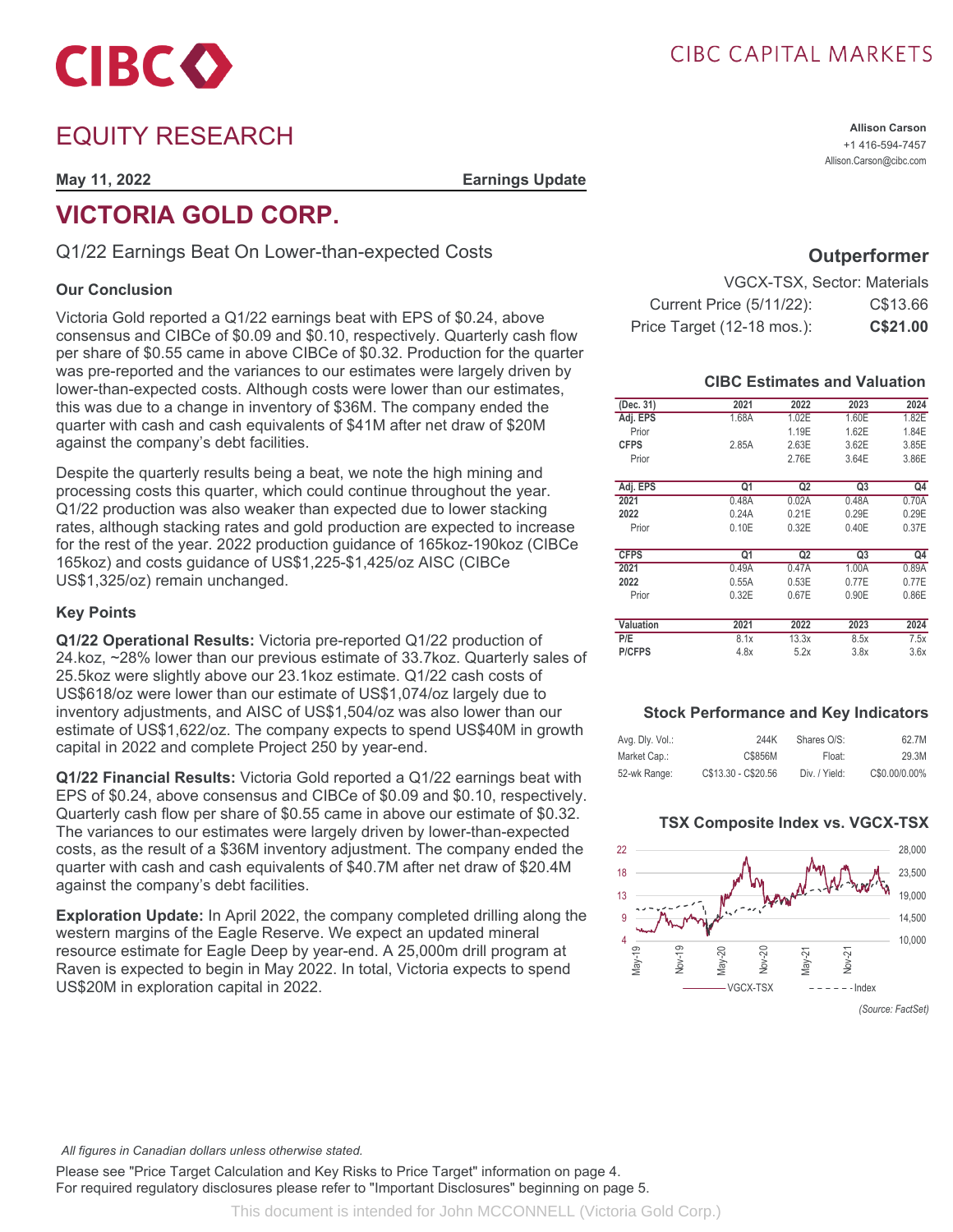### **Victoria Gold Corp. (VGCX-TSX) — Outperformer**

Price (5/11/22) C\$13.66 12-18 mo. Price Target C\$21.00 Sector: Materials

Allison Carson +1 416-594-7457 Allison.Carson@cibc.com

| <b>Key Financial Metrics</b>       | 2021         | 2022E  | 2023E         | 2024E  |
|------------------------------------|--------------|--------|---------------|--------|
| <b>Net Debt</b>                    | 176          | 151    | (48)          | (271)  |
| <b>FCF Yield</b>                   | 10.8%        | 1.7%   | 22.3%         | 24.7%  |
| <b>Per Share Data</b>              | 2021         | 2022E  | 2023E         | 2024E  |
| <b>CFPS</b>                        | 2.85         | 2.63   | 3.62          | 3.85   |
| Adj. EPS Dil.                      | 1.68         | 1.02   | 1.60          | 1.82   |
| <b>Income Statement</b>            | 2021         | 2022E  | 2023E         | 2024E  |
| <b>Sales</b>                       | 356          | 374    | 515           | 512    |
| Cost of Goods Sold                 | 142          | 173    | 213           | 198    |
| <b>Gross Profit</b>                | 215          | 202    | 302           | 314    |
| SG&A                               | 7            | 8      | 8             | 8      |
| <b>EBITDA</b>                      | 217          | 190    | 281           | 300    |
| D&A                                | 60           | 86     | 125           | 132    |
| <b>Tax Expense</b>                 | 33           | 29     | 46            | 48     |
| <b>Minorities</b>                  | $\mathbf 0$  | (0)    | 0             | 0      |
| <b>Net Income</b>                  | 110          | 68     | 105           | 120    |
| <b>Adjusted Net Income</b>         | 110          | 68     | 105           | 120    |
| <b>Cash Flow Statement</b>         | 2021         | 2022E  | 2023E         | 2024E  |
| <b>Operating Activities</b>        |              |        |               |        |
| CFO before WC                      | 187          | 174    | 239           | 254    |
| Change in WC                       | (55)         | (43)   | 0             | 0      |
| <b>CFO</b>                         | 132          | 130    | 239           | 254    |
| <b>Investing Activities</b>        |              |        |               |        |
| Capex                              | (90)         | (158)  | (37)          | (30)   |
| Net CFI                            | (96)         | (162)  | (37)          | (30)   |
| <b>Financing Activities</b>        |              |        |               |        |
| Dividends Paid                     | 0            | 0      | 0             | 0      |
| Change in Debt                     | (61)         | (18)   | (141)         | (8)    |
| <b>Net CFF</b>                     | (61)         | (0)    | (145)         | (8)    |
| <b>Free Cash Flow</b>              | 97           | 15     | 202           | 223    |
| Cash at Begin of Yr                | 56           | 31     | (0)           | 57     |
| Cash at End of Yr                  | 31           | (0)    | 57            | 272    |
| <b>NPV (\$M)</b>                   | <b>NPV5%</b> | \$/sh  | <b>NPV10%</b> | \$/sh  |
| Eagle Gold Mine (Yukon)            | 1,394        | 21.15  | 1,133         | 17.19  |
| Upside (Dublin Gulch Property)     | 171          | 2.60   | 171           | 2.60   |
| <b>Total Mining Assets</b>         | 1,565        | 23.74  | 1,304         | 19.79  |
| Net Cash                           | (189)        | (2.87) | (189)         | (2.87) |
| Corporate G&A                      | (42)         | (0.64) | (35)          | (0.54) |
| Other Corporate Adjustments        | 40           | 0.60   | 40            | 0.61   |
| <b>Total NPV</b>                   | 1,373        | 20.83  | 1,120         | 16.99  |
| <b>Price Assumptions</b>           | 2021         | 2022E  | 2023E         | 2024E  |
| CAD:USD                            | 0.80         | 0.79   | 0.78          | 0.78   |
| Gold (US\$/oz)                     | 1,798        | 1,863  | 1,750         | 1,650  |
|                                    |              |        |               |        |
| <b>Operating Summary</b>           | 2021         | 2022E  | 2023E         | 2024E  |
| <b>Total Gold Production (koz)</b> | 164          | 165    | 241           | 255    |
| Total Cash Costs (US\$/oz)         | 728          | 833    | 743           | 654    |
| All-In-Sustaining Costs (US\$/oz)  | 1,193        | 1,325  | 893           | 776    |
| Sustaining Capex (\$M)             | 60           | 70     | 26            | 29     |
| Development Capex (\$M)            | 6            | 76     | 0             | 0      |
|                                    |              |        |               |        |

*Source: FactSet, company reports and CIBC World Markets Inc.*

### **Company Profile**

Victoria Gold is a single asset gold producer which owns and operates the heap leach Eagle Gold Mine, located in central Yukon. The Eagle Gold Mine is located within the 35,000 hectares land package known as Dublin Gulch property. 'Victoria's Eagle Gold mine achieved first gold in Q4/19, and followed with commercial production in H2/20.

#### **Investment Thesis**

Victoria Gold provides the investors an exposure to a high margin, technically simple gold operation with both near mine and regional upside potential in a Tier 1 mining jurisdiction (Yukon). Victoria is also moving forward with its optimization plan to take Eagle Gold production to 250koz/a by 2023. We view Victoria as an attractive M&A target as a low cost, potential +200koz/a producer with strong free cash flows located in a safe jurisdiction. Upcoming near-term catalysts include ramping up to +200koz/a production, a resource update from Eagle deep and a maiden resource at the Raven deposit.

### **Price Target (Base Case): C\$21.00**

Our price target is based on a blended average of 7x 2022E CFPS and 1.1x NAVPS, both at CIBC prices.

#### **Upside Scenario: C\$40.00**

Our upside scenario is based on a \$3,000/oz gold price.

### **Downside Scenario: C\$7.00**

Our downside scenario is based on a \$1,200/oz gold price.

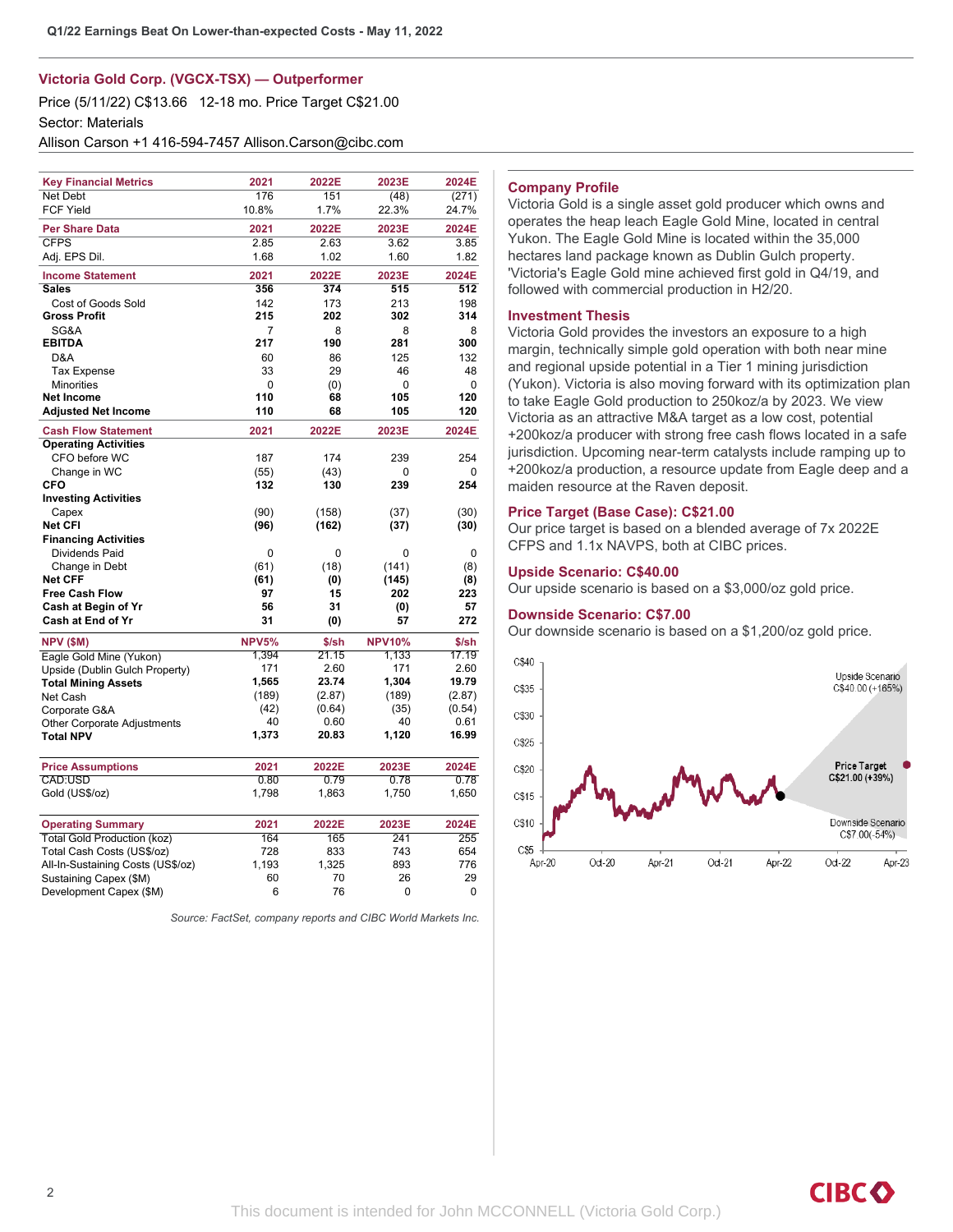#### **Environmental, Social and Governance (ESG) Metrics for VGCX-TSX**

| <b>CIBC ESG Metrics</b>       |                |            |            |            |            |
|-------------------------------|----------------|------------|------------|------------|------------|
| <b>Governance Metrics</b>     | 2016           | 2017       | 2018       | 2019       | 2020       |
| <b>Insider Ownership</b>      | 1.4%           | 1.4%       | 2.2%       | 2.5%       | 2.9%       |
| <b>Board Gender Diversity</b> | 14%            | 14%        | 20%        | 14%        | 11%        |
| Separation of Chair & CEO     | <b>YES</b>     | <b>YES</b> | <b>YES</b> | <b>YES</b> | <b>YES</b> |
| Dual-class Ownership?         | NO             | <b>NO</b>  | NO         | <b>NO</b>  | <b>NO</b>  |
| Disclose ESG Data?            | NO             | <b>NO</b>  | NO.        | NO         | <b>NO</b>  |
| <b>Social Metrics</b>         | 2016           | 2017       | 2018       | 2019       | 2020       |
| CEO Comp./Mkt Cap*            | \$3.31         | \$2.89     | \$3.11     | \$1.16     | \$1.94     |
| <b>Diversity Targets</b>      | N <sub>O</sub> | <b>NO</b>  | NO.        | NO         | <b>NO</b>  |
| <b>Women Managers</b>         | <b>NA</b>      | <b>NA</b>  | <b>NA</b>  | <b>NA</b>  | <b>NA</b>  |
| <b>Environmental Metrics</b>  | 2016           | 2017       | 2018       | 2019       | 2020       |
| Emissions Intensity**         | NΑ             | <b>NA</b>  | <b>NA</b>  | <b>NA</b>  | NА         |
| Net-zero Targets?             | NO             | <b>NO</b>  | NO         | NO         | NO.        |

\* CEO Compensation is shown as per thousand dollars of market capitalization<br>\*\* Emissions Intensity calculated as total emitted CO2e divided by milion \$ of CAD revenue

#### **CIBC Quantitative Scorecard**

| <b>Within Sector</b> |           |           |                | Within S&P/TSX Comp. |           |
|----------------------|-----------|-----------|----------------|----------------------|-----------|
| Style                | Rank      | Delta     | Style          | Rank                 | Delta     |
| Value                | <b>NA</b> | <b>NA</b> | Quality        | <b>NA</b>            | <b>NA</b> |
| Market               | <b>NA</b> | <b>NA</b> | Momentum       | <b>NA</b>            | <b>NA</b> |
| Growth               | <b>NA</b> | <b>NA</b> | Market         | <b>NA</b>            | <b>NA</b> |
| Low Volatility       | <b>NA</b> | <b>NA</b> | Low Volatility | NA                   | <b>NA</b> |
| Momentum             | <b>NA</b> | <b>NA</b> | Value          | <b>NA</b>            | <b>NA</b> |
| Quality              | <b>NA</b> | <b>NA</b> | Growth         | <b>NA</b>            | <b>NA</b> |

#### **General Notes Behind the Quantitative Scorecard**

Delta refers to the change in the ranking over the past month. Number of stocks "Within Sector" is defined by the number within the GICS. In the "Within S&P/TSX" category, we use all stocks in the S&P/TSX Composite. For detail on the Quant Factors included in each style above, please contact the CIBC Portfolio Strategy Team.

The table above is based upon quantitative, statistical, and mathematical analysis and is not intended to serve as a fundamental recommendation.

### **Sustainalytics ESG Risk Rating**

#### 56.0 Updated on Momentum

Aug 18, 2021

| $\overline{\phantom{a}}$ |           |            |             |               |
|--------------------------|-----------|------------|-------------|---------------|
| <b>NEGL</b>              | LOW       | <b>MED</b> | <b>HIGH</b> | <b>SEVERE</b> |
| $0 - 10$                 | $10 - 20$ | $20 - 30$  | $30 - 40$   |               |

**Severe Risk** 

#### **Sustainalytics ESG Risk Rating Ranking**

| <b>UNIVERSE</b>                           | RANK PERCENTILE<br>$(1^{st}$ = lowest risk) $(1^{st}$ = lowest risk) |      |  |
|-------------------------------------------|----------------------------------------------------------------------|------|--|
| <b>Global Universe</b>                    | 14551/14662                                                          | 99th |  |
| <b>Precious Metals</b><br><b>INDUSTRY</b> | 102/122                                                              | 84th |  |
| Gold<br><b>SUBINDUSTRY</b>                | 77/95                                                                | 81st |  |

#### **CIBC Technical Scorecard**

| <b>Factor</b> | <b>TSM</b><br><b>Score</b> | Factor         | <b>TSM</b><br><b>Score</b> |
|---------------|----------------------------|----------------|----------------------------|
| <b>TSM</b>    | -5                         | Momentum       | c                          |
| <b>Beta</b>   | 0.61                       | <b>MACD</b>    | D                          |
| Volatility    | $\leftrightarrow$          | Alpha (Sector) | D                          |
| Trend         | $\leftrightarrow$          | Alpha (Index)  | c                          |
| <b>RSI</b>    | <b>Neutral</b>             |                |                            |

#### **General Notes Behind the Technical Scorecard**

TSM: The Trendspotting Matrix uses technical factors to score uptrend durability. Momentum and alpha metrics compare performance over one-month, one-quarter and one-year timeframes, outputting a rating from A to D.<br>Trend/Volatility metrics measure price deviations relative to underlying moving averages.

RSI is an oscillator that provides mean-reversion estimations. MACD is a momentum indicator rated from A to D based off the strength of its signal.

The table above is based upon a technical methodology that examines the past trading patterns and trades and is not intended to serve as a fundamental recommendation.

Source: Sustainalytics, Compustat, FactSet, Bloomberg and CIBC World Markets Inc.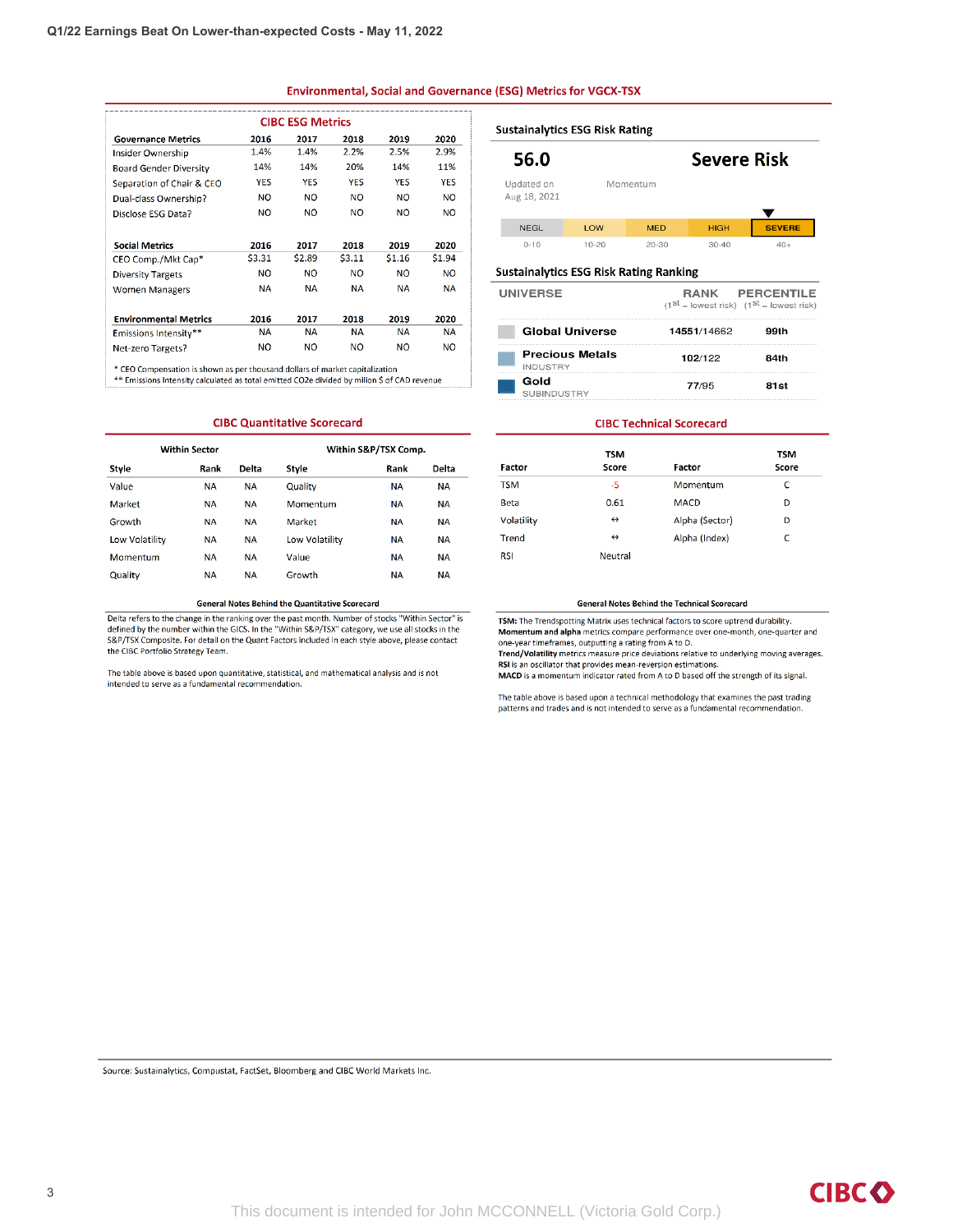## **Price Target Calculation**

We derive our C\$21.00 price target by applying a 1.1x NAVPS multiple and 7.0x 2022E CFPS, based on our price deck. We ascribe 1.1x NAV for Eagle Gold Mine, reflecting its producer status with near-term upside potential located in a Tier 1 mining jurisdiction and 0.9x NAV for other targets at Dublin Gulch property, reflecting the earlier stage for these exploration projects.

## **Key Risks To Price Target**

Our price target is based on mine operations continuing without interruptions. Mining is an inherently risky business, where technical, political and human issues can influence operations. We consider the following as risks to our derived price target: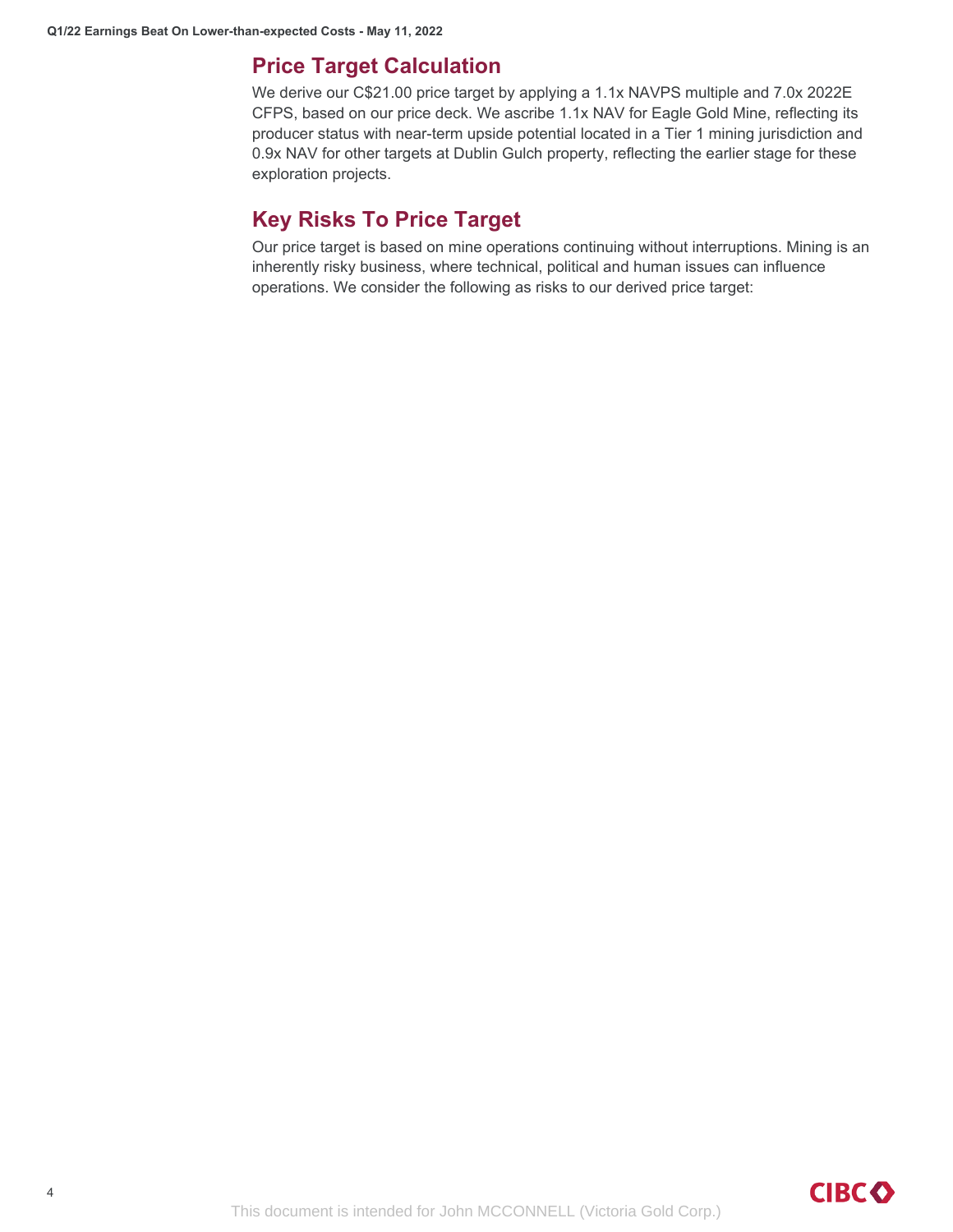## **Important Disclosures**

**Analyst Certification:** Each CIBC World Markets Inc. research analyst named on the front page of this research report, or at the beginning of any subsection hereof, hereby certifies that (i) the recommendations and opinions expressed herein accurately reflect such research analyst's personal views about the company and securities that are the subject of this report and all other companies and securities mentioned in this report that are covered by such research analyst and (ii) no part of the research analyst's compensation was, is, or will be, directly or indirectly, related to the specific recommendations or views expressed by such research analyst in this report.

**Potential Conflicts of Interest:** Equity research analysts employed by CIBC World Markets Inc. are compensated from revenues generated by various CIBC World Markets Inc. businesses, including the CIBC World Markets Investment Banking Department. Research analysts do not receive compensation based upon revenues from specific investment banking transactions. CIBC World Markets Inc. generally prohibits any research analyst and any member of his or her household from executing trades in the securities of a company that such research analyst covers. Additionally, CIBC World Markets Inc. generally prohibits any research analyst from serving as an officer, director or advisory board member of a company that such analyst covers.

In addition to 1% ownership positions in covered companies that are required to be specifically disclosed in this report, CIBC World Markets Inc. may have a long position of less than 1% or a short position or deal as principal in the securities discussed herein, related securities or in options, futures or other derivative instruments based thereon.

Recipients of this report are advised that any or all of the foregoing arrangements, as well as more specific disclosures set forth below, may at times give rise to potential conflicts of interest.

CIBC World Markets Inc. does and seeks to do business with companies covered in its research reports. As a result, investors should be aware that CIBC World Markets Inc. may have a conflict of interest that could affect the objectivity of this report. Investors should consider this report as only a single factor in making their investment decision.

Analysts employed outside the U.S. are not registered as research analysts with FINRA. These analysts may not be associated persons of CIBC World Markets Corp. and therefore may not be subject to FINRA Rule 2241 restrictions on communications with a subject company, public appearances and trading securities held by a research analyst account.

## **CIBC World Markets Inc. Stock Rating System**

| <b>Stock Ratings</b>  | <b>Abbreviation</b> | <b>Description</b>                                                                                                    |
|-----------------------|---------------------|-----------------------------------------------------------------------------------------------------------------------|
| Outperformer          | <b>OP</b>           | Stock is expected to outperform similar stocks in the coverage universe during the next 12-18 months.                 |
| Neutral               | <b>NT</b>           | Stock is expected to perform in line with similar stocks in the coverage universe during the next 12-18 months.       |
| Underperformer        | UN                  | Stock is expected to underperform similar stocks in the coverage universe during the next 12-18 months.               |
| Tender                | TR                  | Shareholders are advised to tender shares to a specific offer as we do not believe a superior offer will materialize. |
| Not Rated             | <b>NR</b>           | CIBC World Markets does not maintain an investment recommendation on the stock.                                       |
| Restricted            | R                   | CIBC World Markets is restricted (due to potential conflict of interest) from rating the stock.                       |
|                       |                     |                                                                                                                       |
| <b>Sector Ratings</b> | <b>Abbreviation</b> | <b>Description</b>                                                                                                    |
| Overweight            | O                   | Sector is expected to outperform the broader market averages.                                                         |
| Marketweight          | M                   | Sector is expected to equal the performance of the broader market averages.                                           |

Note: Broader market averages refer to S&P 500 in the U.S. and S&P/TSX Composite in Canada.

Underweight U Sector is expected to underperform the broader market averages.

None NA NA Sector rating is not applicable.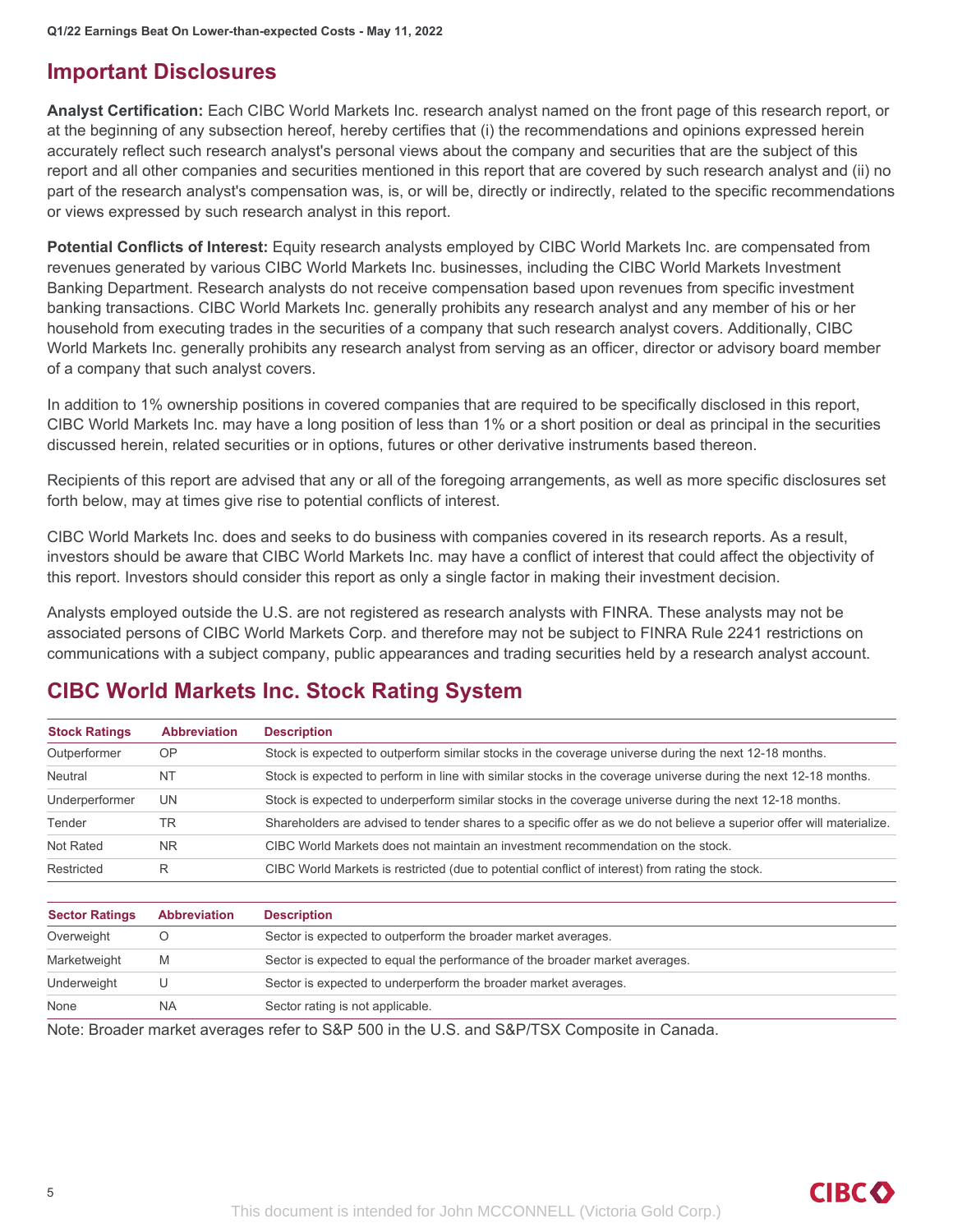## **CIBC World Markets Inc. Price Chart**

For price and performance charts, please visit CIBC on the web at https://researchcentral.cibccm.com/#/disclaimer-centralnew or write to CIBC World Markets Inc., 161 Bay Street, 4th Floor, Toronto, ON M5H 2S8, Attn: Research Disclosure Chart Request.

## **Important Disclosure Footnotes for Victoria Gold Corp. (VGCX.TO)**

 2g CIBC World Markets Inc. expects to receive or intends to seek compensation for investment banking services from these companies in the next 3 months: Victoria Gold Corp.

For important disclosure footnotes for companies mentioned in this report that are covered by CIBC World Markets Inc., click **here: CIBC Disclaimers & Disclosures**

**Companies mentioned in the report but not listed are not covered by fundamental research at CIBC.**

| (as of 11 May 2022) | <b>Count</b> | <b>Percent</b> | <b>Inv. Banking Relationships</b> | <b>Count</b> | <b>Percent</b> |
|---------------------|--------------|----------------|-----------------------------------|--------------|----------------|
| Outperformer        | 183          | 59.6%          | Outperformer                      | 181          | 98.9%          |
| Neutral             | 114          | 37.1%          | Neutral                           | 113          | 99.1%          |
| Underperformer      |              | $2.6\%$        | Underperformer                    | 8            | 100.0%         |
| Tender              |              | 0.7%           | Tender                            |              | 100.0%         |
| Restricted          |              | 1.3%           | Restricted                        | 4            | 100.0%         |

### **Ratings Distribution\*: CIBC World Markets Inc. Coverage Universe**

Important disclosures for each issuer can be found by visiting the Research Central website at **https://researchcentral.cibccm.com/#/disclaimercentral-new** and then entering the issuer name. Access to our research dissemination policy can be found on the same website at

**https://researchcentral.cibccm.com/#/dissemination-policy**. These important disclosures can also be obtained by writing to CIBC World Markets Inc., 161 Bay Street, 4th Floor, Toronto, ON M5H 2S8, Attention: Research Disclosures Request.

## **Access to CIBC Equity Research**

Clients may access CIBC Equity Research online at Research Central at https://researchcentral.cibccm.com/, or at the following research aggregators: Bloomberg, Refinitiv, Capital IQ, and FactSet.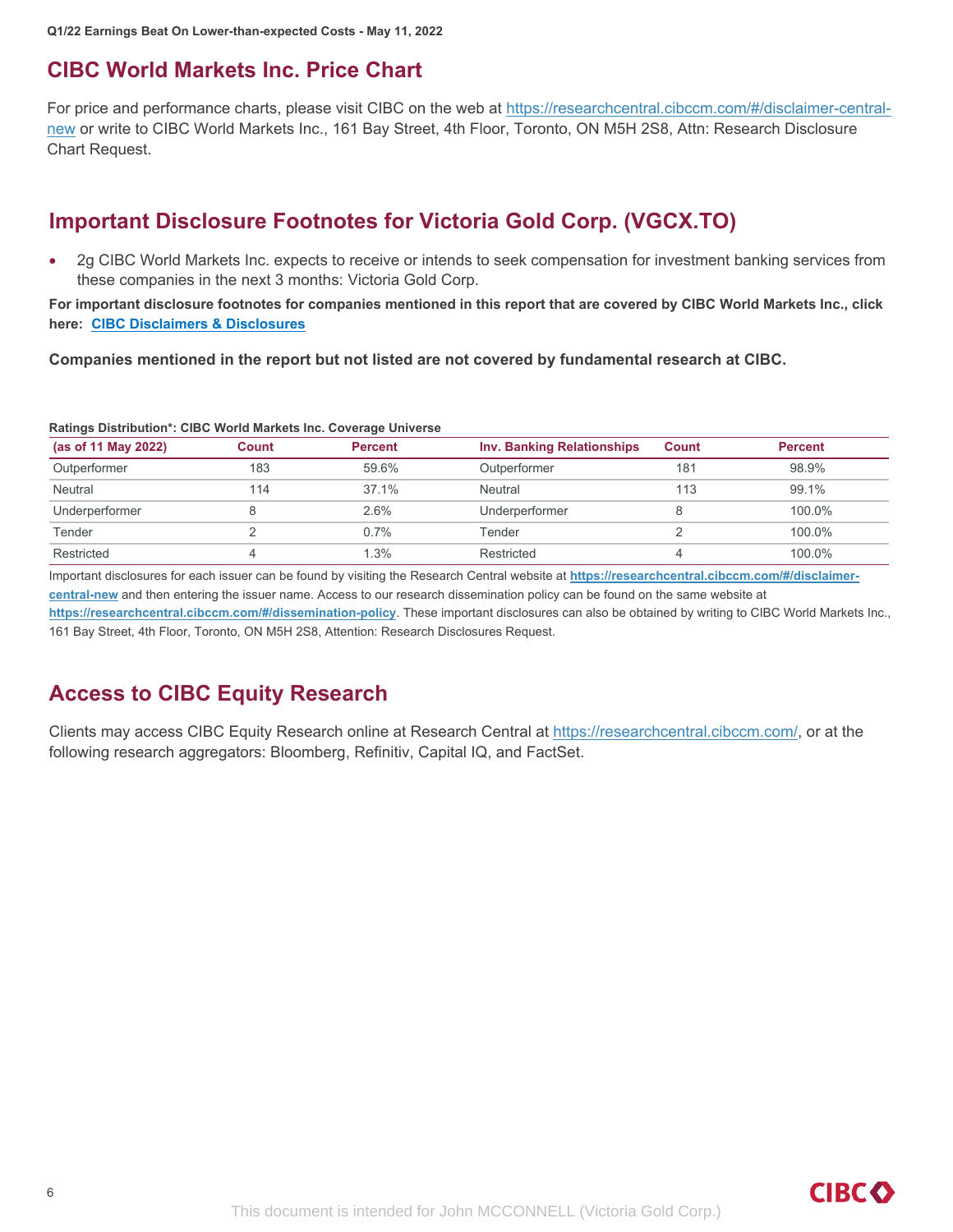## **Legal Disclaimer**

This report is issued and approved for distribution by (a) in Canada, CIBC World Markets Inc., a member of the Investment Industry Regulatory Organization of Canada ("IIROC"), the Toronto Stock Exchange, the TSX Venture Exchange and a Member of the Canadian Investor Protection Fund, (b) in the United Kingdom, CIBC World Markets plc, is Authorised by the Prudential Regulation Authority and regulated by the Financial Conduct Authority and the Prudential Regulation Authority, (c) in Australia to wholesale clients only, CIBC Australia Ltd, a company regulated by the ASIC with AFSL license number 240603 and ACN 000 067 256, and (d) in Japan, CIBC World Markets (Japan) Inc., a registered Type 1 Financial product provider with the registration number Director General of Kanto Finance Bureau #218 (collectively, "CIBC World Markets") and (e) in the United States either by (i) CIBC World Markets Inc. for distribution only to U.S. Major Institutional Investors ("MII") (as such term is defined in SEC Rule 15a-6) or (ii) CIBC World Markets Corp., a member of the Financial Industry Regulatory Authority ("FINRA"). U.S. MIIs receiving this report from CIBC World Markets Inc. (the Canadian broker-dealer) are required to effect transactions (other than negotiating their terms) in securities discussed in the report through CIBC World Markets Corp. (the U.S. broker-dealer). CIBC World Markets Corp. accepts responsibility for the content of this research report.

This report is provided, for informational purposes only, to institutional investor and retail clients of CIBC World Markets in Canada, and does not constitute an offer or solicitation to buy or sell any securities discussed herein in any jurisdiction where such offer or solicitation would be prohibited. This document and any of the products and information contained herein are not intended for the use of Retail investors in the United Kingdom. Such investors will not be able to enter into agreements or purchase products mentioned herein from CIBC World Markets plc. The comments and views expressed in this document are meant for the general interests of wholesale clients of CIBC Australia Ltd.

This report has been prepared by the CIBC group and is issued in Hong Kong by Canadian Imperial Bank of Commerce, Hong Kong Branch, a registered institution under the Securities and Futures Ordinance, Cap 571 (the "SFO"). This report is intended for "professional investors" only (within the meaning of the SFO) and has been prepared for general circulation and does not take into account the objectives, financial situation or needs of any recipient. Any recipient in Hong Kong who has any questions or requires further information on any matter arising from or relating to this report should contact Canadian Imperial Bank of Commerce, Hong Kong Branch at Suite 3602, Cheung Kong Centre, 2 Queen's Road Central, Hong Kong (telephone number: +852 2841 6111). Orders for Hong Kong listed securities will be executed by Canadian Imperial Bank of Commerce, Hong Kong Branch. Canadian Imperial Bank of Commerce, Hong Kong Branch has entered into an arrangement with its broker-dealer affiliates worldwide to execute orders for securities listed outside of Hong Kong for Hong Kong clients.

This report is intended for distribution in Singapore solely to "institutional investors" (within the meanings of the Financial Advisers Act (Chapter 110 of Singapore)).

The securities mentioned in this report may not be suitable for all types of investors. This report does not take into account the investment objectives, financial situation or specific needs of any particular client of CIBC World Markets. Recipients should consider this report as only a single factor in making an investment decision and should not rely solely on investment recommendations contained herein, if any, as a substitution for the exercise of independent judgment of the merits and risks of investments. The analyst writing the report is not a person or company with actual, implied or apparent authority to act on behalf of any issuer mentioned in the report. Before making an investment decision with respect to any security recommended in this report, the recipient should consider whether such recommendation is appropriate given the recipient's particular investment needs, objectives and financial circumstances. CIBC World Markets suggests that, prior to acting on any of the recommendations herein, Canadian retail clients of CIBC World Markets contact one of our client advisers in your jurisdiction to discuss your particular circumstances. Non-client recipients of this report who are not institutional investor clients of CIBC World Markets should consult with an independent financial advisor prior to making any investment decision based on this report or for any necessary explanation of its contents. CIBC World Markets will not treat non-client recipients as its clients solely by virtue of their receiving this report.